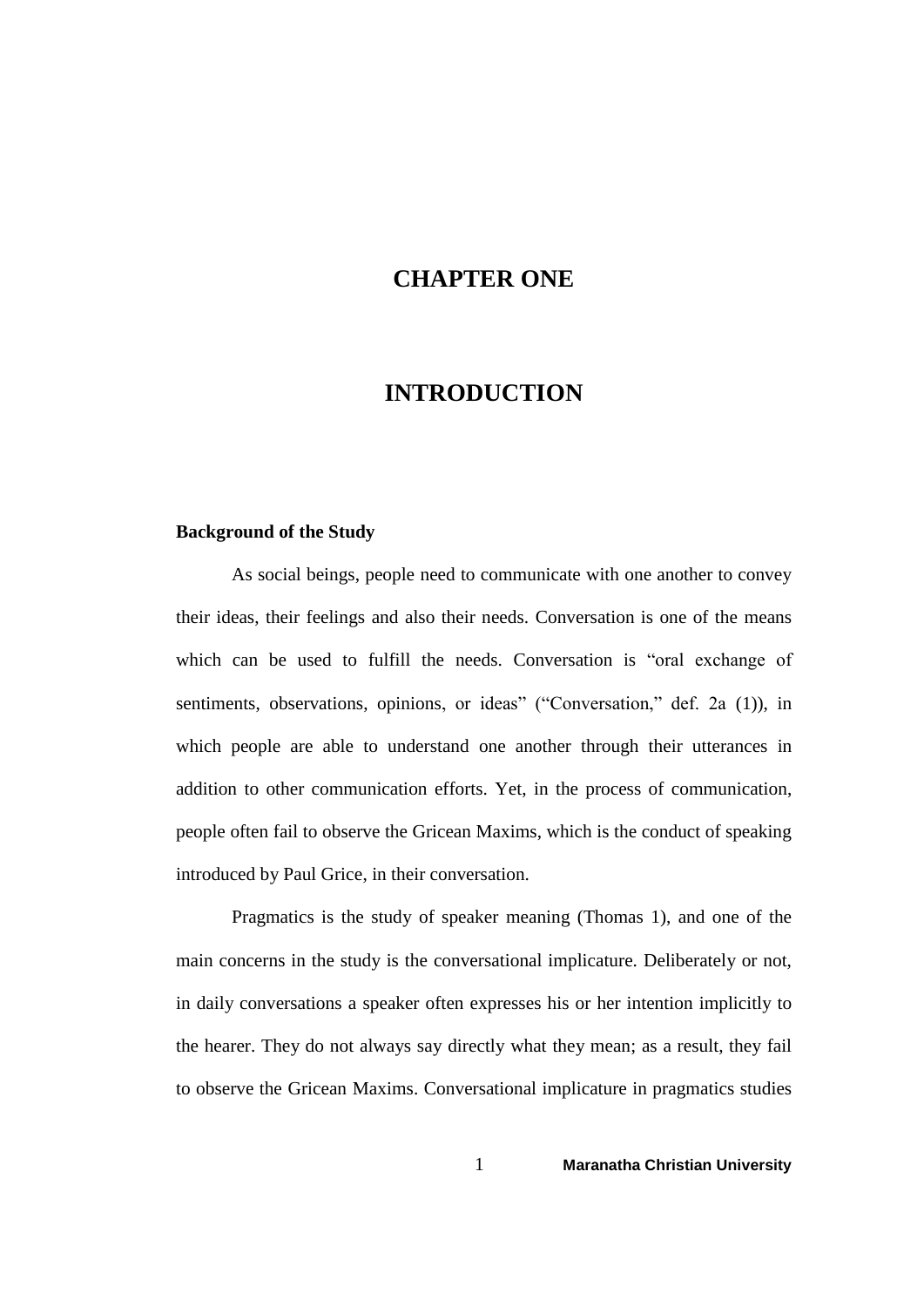how a hearer is capable of catching the implication a speaker intends to generate from his failure in observing the maxims and interpret it correctly (58). Besides, pragmatics "explores how a great deal of what is unsaid is recognized as part of what is communicated" (Yule 3). This means that what a speaker implies in his utterance is not only in the literal meaning, but also in the figurative meaning, which is needed to be understood by the hearer based on various knowledge he or she has.

Furthermore, this conversational implicature is often used in creating humour. From time to time, misinterpretation within a conversation between the speaker and the hearer happens, and this misinterpretation could be funny in some cases. When a speaker utters something to the hearer, the latter might not get exactly what the speaker actually means. Yet, the hearer feels that he or she understands it and replies it with an answer that is actually unrelated to what the conversation is about. Thus, by the time the wrong answer is spoken, it creates humour. Generally speaking, humour is created from the misinterpretation between a speaker and a hearer, as each of them has a different point of view and interpretation.

The topic of this thesis is *the role of maxims in script incongruity in jokes in Reader's Digest magazines*. I have chosen this topic as there are lots of humours around the world, and I take an interest in how a joke, especially in the form of a conversation, is interpreted and appreciated. In this thesis, I would like to analyze the types of maxims unobserved in a joke and the importance of their role in creating the joke itself. People of all ages and nationalities like humour; but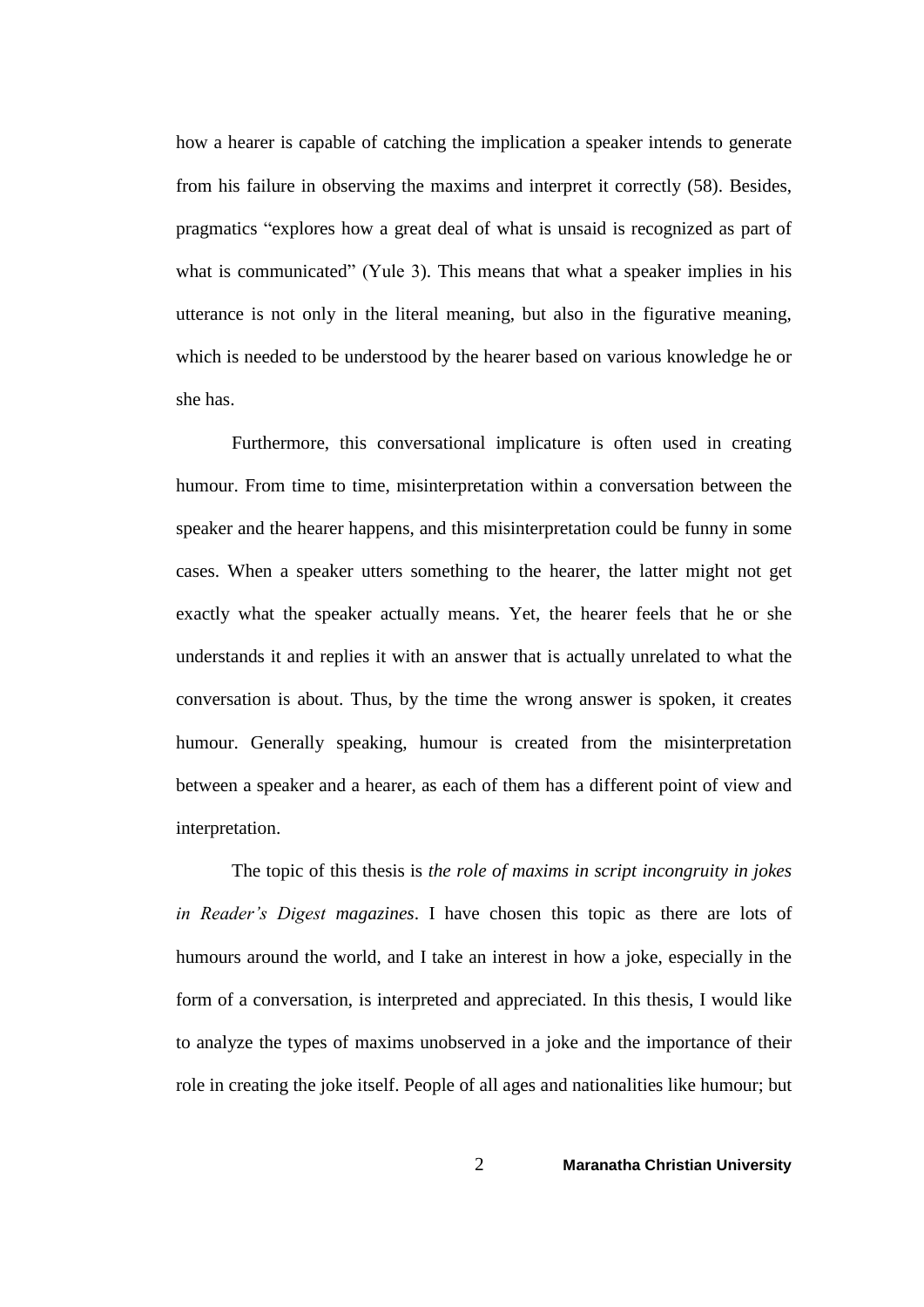without some necessary knowledge required to understand it, sometimes they fail to appreciate humour.

This topic is significant because the readers can be aware of how an implicature is created in a joke and how that implicature works as the core of the joke itself. Together with the understanding gained from the result of this study, it is expected that the new knowledge will help readers to interpret and appreciate humour as how it is intended in the first place. Therefore, after reading this thesis, the readers are expected to understand jokes better.

This topic belongs to the area of linguistics called pragmatics, as it is concerned with implicature in a conversation. The theories that will be specifically used are Grice's conversational implicature in maxim (of pragmatics) and Raskin's theory of script incongruity to enhance the explanation of the humours. I choose those theories because they are closely related with each other, and in a joke the relation becomes an important part in creating the joke.

The sources of the data which will be used for this analysis are jokes in *Reader's Digest* magazines 2007, 2008 and 2009 editions. As for the reasons why those sources are chosen, it is due to the relevance to the analysis, the availability of them as I own the magazines myself and the ample amount of data they contain. Moreover, it might be important to note that the jokes printed in *Reader's Digest* magazines are chosen from many jokes sent by the readers of the magazines, thus granting quality assurance for the jokes.

(714 words)

3 **Maranatha Christian University**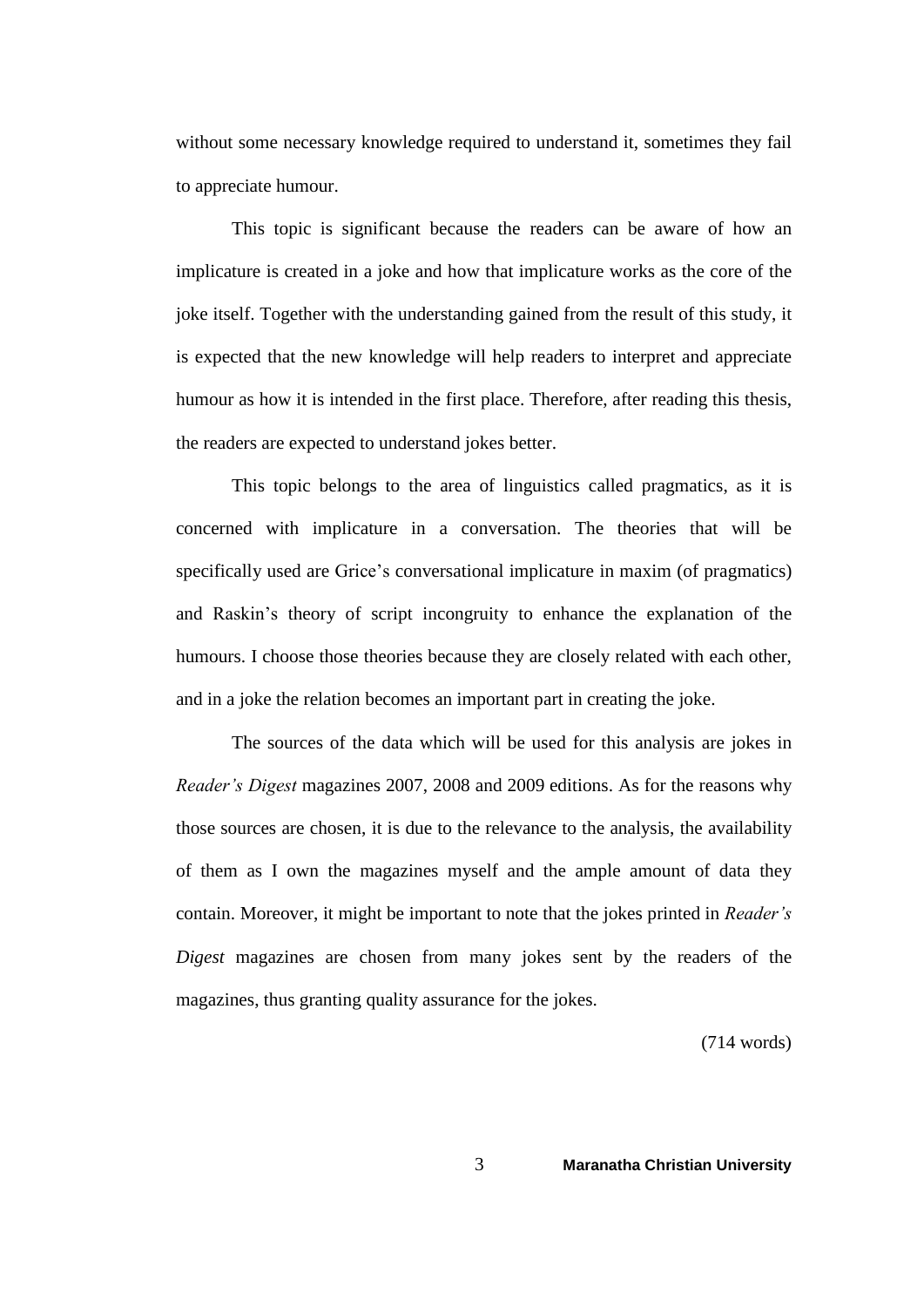#### **Statement of the Problem**

In this study the problems that will be analyzed are:

- 1. Which type of the maxim is unobserved in each joke?
- 2. What is the implicature understood by the readers?
- 3. In relation to Raskin's theory of script incongruity, how does the nonobservance of the maxim help the occurence of humour in the jokes?

#### **Purpose of the Study**

Based on the statement of the problem above, I propose to:

- 1. Specify which type of the maxim is unobserved in each joke.
- 2. Find out the implicature understood by the readers.
- 3. Explain the significance of non-observance of the maxims to Raskin's theory of script incongruity towards the occurrence of the humour in the jokes.

## **Method of Research**

In the process of completing this thesis, I gathered sources of data for the analysis from printed materials while taking consideration on the availability, the relevance of each other and the difficulty of obtaining them as the first step. It then led me to use articles about humour in *Reader's Digest* magazines as the sources of data. Once the source of data is considered to be suitable for the analysis, the second step was sorting out which specific theories in the linguistic aspects that could be used to analyse the topic. Upon thorough selecting, it was then decided that the theory of maxim from the linguistic aspect of pragmatics and the additional theory of script incongruity are the best fitted for the analysis. After